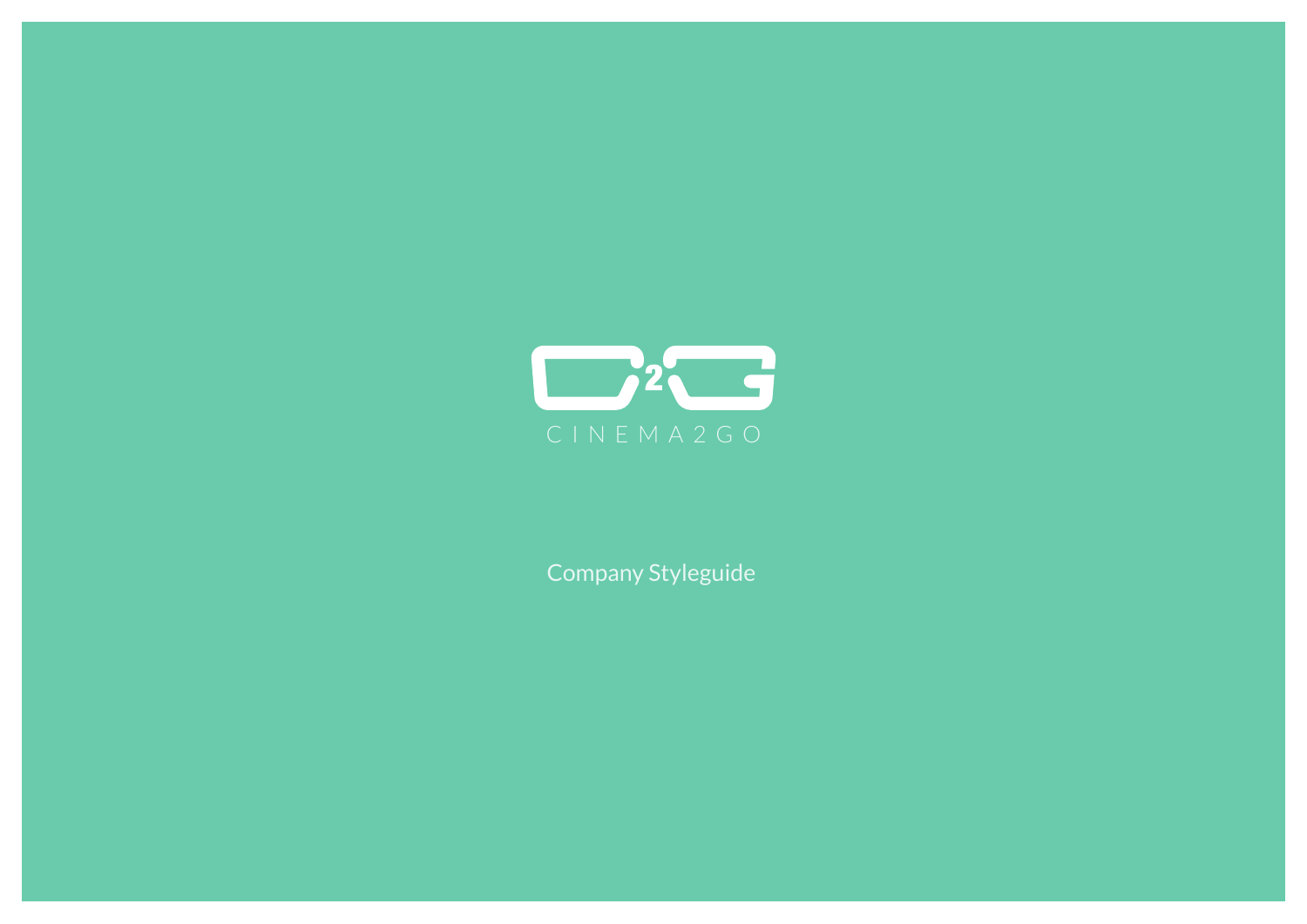## **Colors** 1.

**Main color** R98 G196 B178 C59 M0 Y37 K0 #44DBBD **C2G Mint Main color** R53 G56 B56 C66 M56 Y55 K60 #353838 **C2G Dark Gray Secondary color** R188 G190 B192 C0 M0 Y0 K30 #BCBEC0 **C2G light Gray Secondary color** R255 G255 B255 C0 M0 Y0 K0 #FFFFFF **White Main color** R35 G34 B85 C100 M98 Y34 K30 #060f5c **C2G Dark Blue**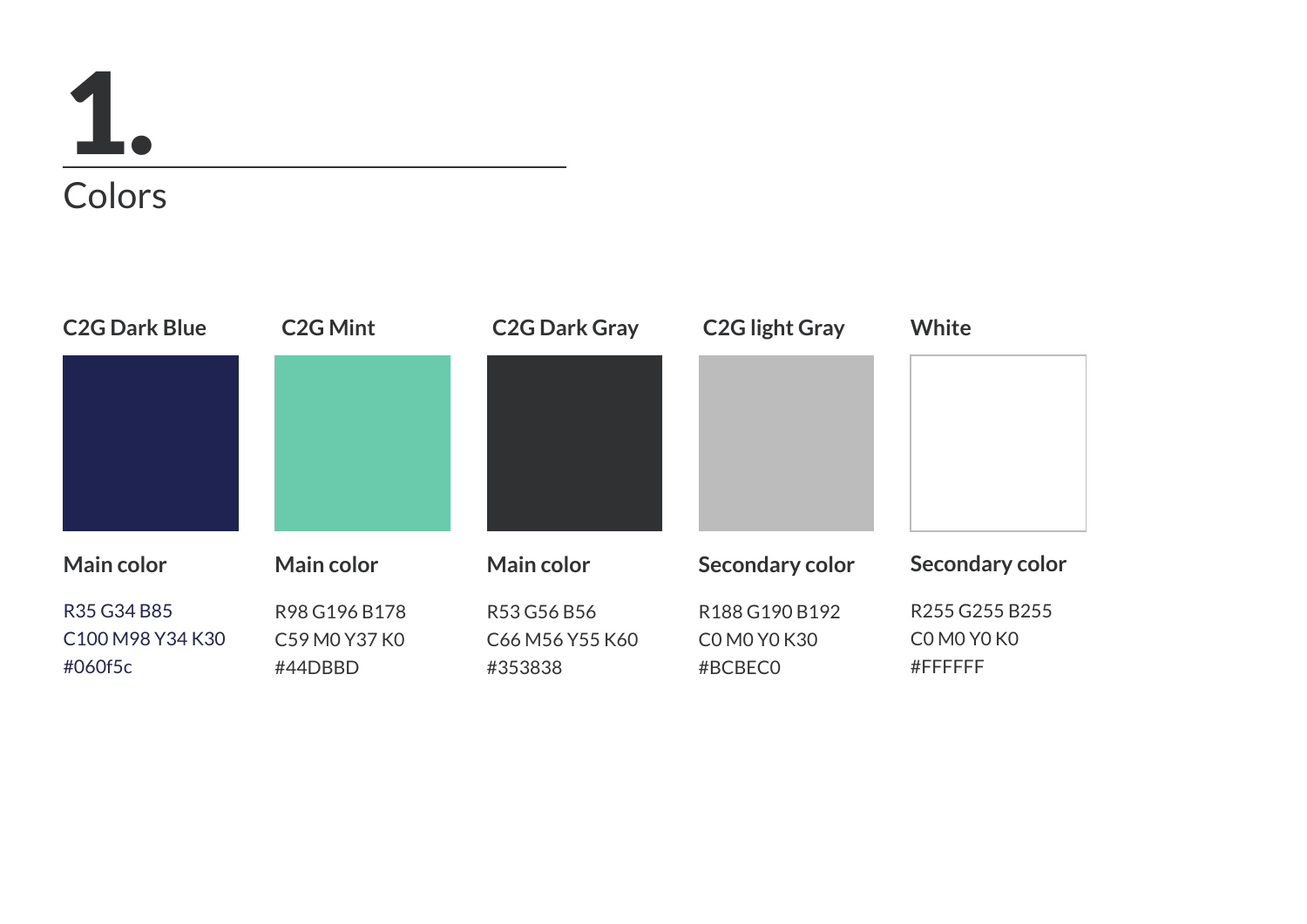# 2.

#### Typography

LATO Hairline

AaBbCcDdEeFfGgHhIi JjKkLlMmNnOoPpQq RrSsTtUuVvWwXxYyZz LATO Light

AaBbCcDdEeFfGgHhIi JjKkLlMmNnOoPpQq RrSsTtUuVvWwXxYyZz

#### **LATO Bold**

**AaBbCcDdEeFfGgHhIi JjKkLlMmNnOoPpQq RrSsTtUuVvWwXxYyZz**

#### LATO Black

AaBbCcDdEeFfGgHhIi JjKkLlMmNnOoPpQq RrSsTtUuVvWwXxYyZz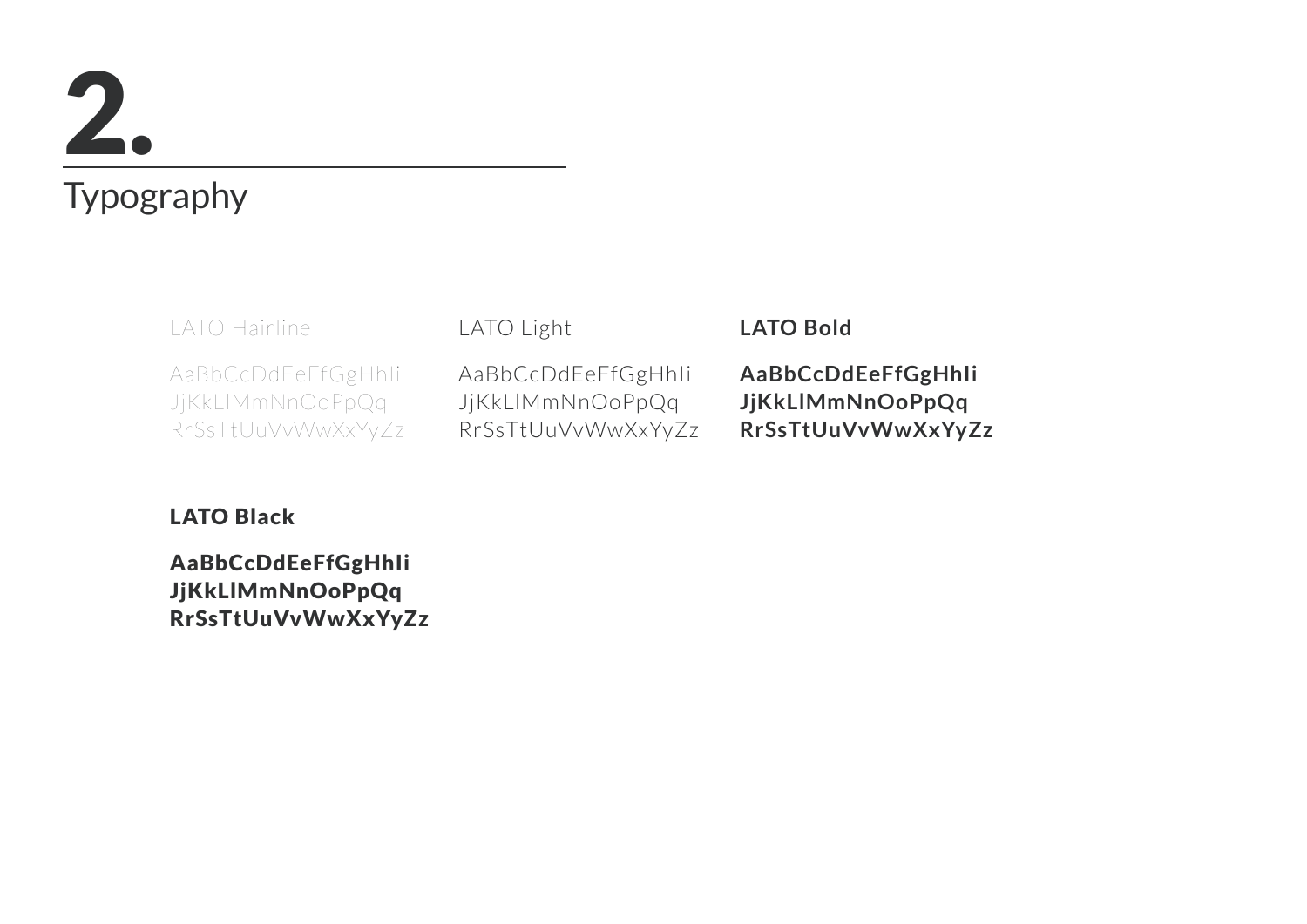

#### Logo





**Logotype Clearspace** Is determined by the height of the "2" in C2G. The space is measured from the furthest point on all sides of the mark.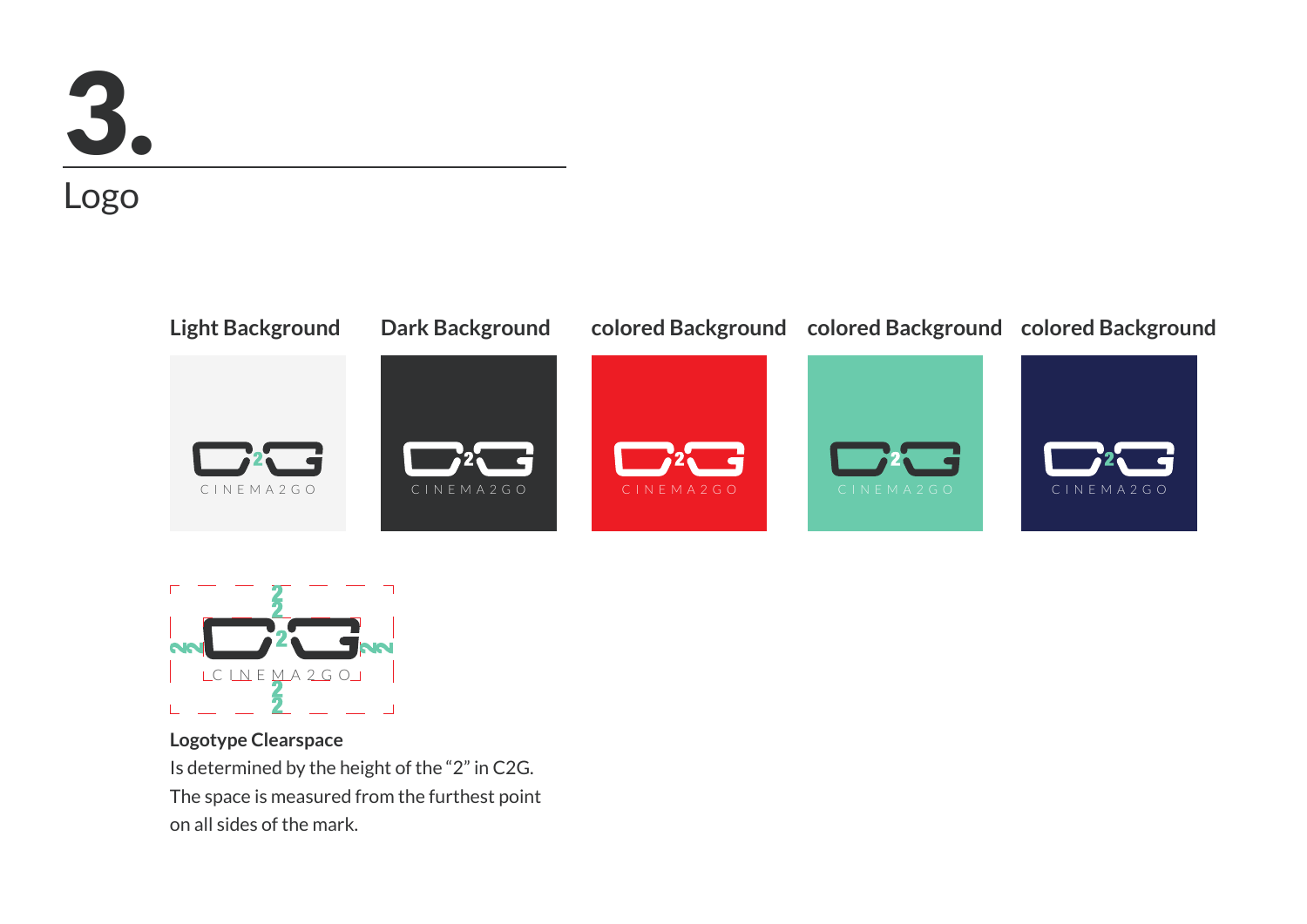### Contact Info 4.

**Ask The Expert** For questions regarding the usage of the different elements of the identity, please contact:

**Contact** Etgar Marcus VP Business Development + 972-52-6111962 etgar@Cinema2go.biz

Arthur Rabner Ph.D CEO +972-54-4447948 arthur@Cinema2go.biz

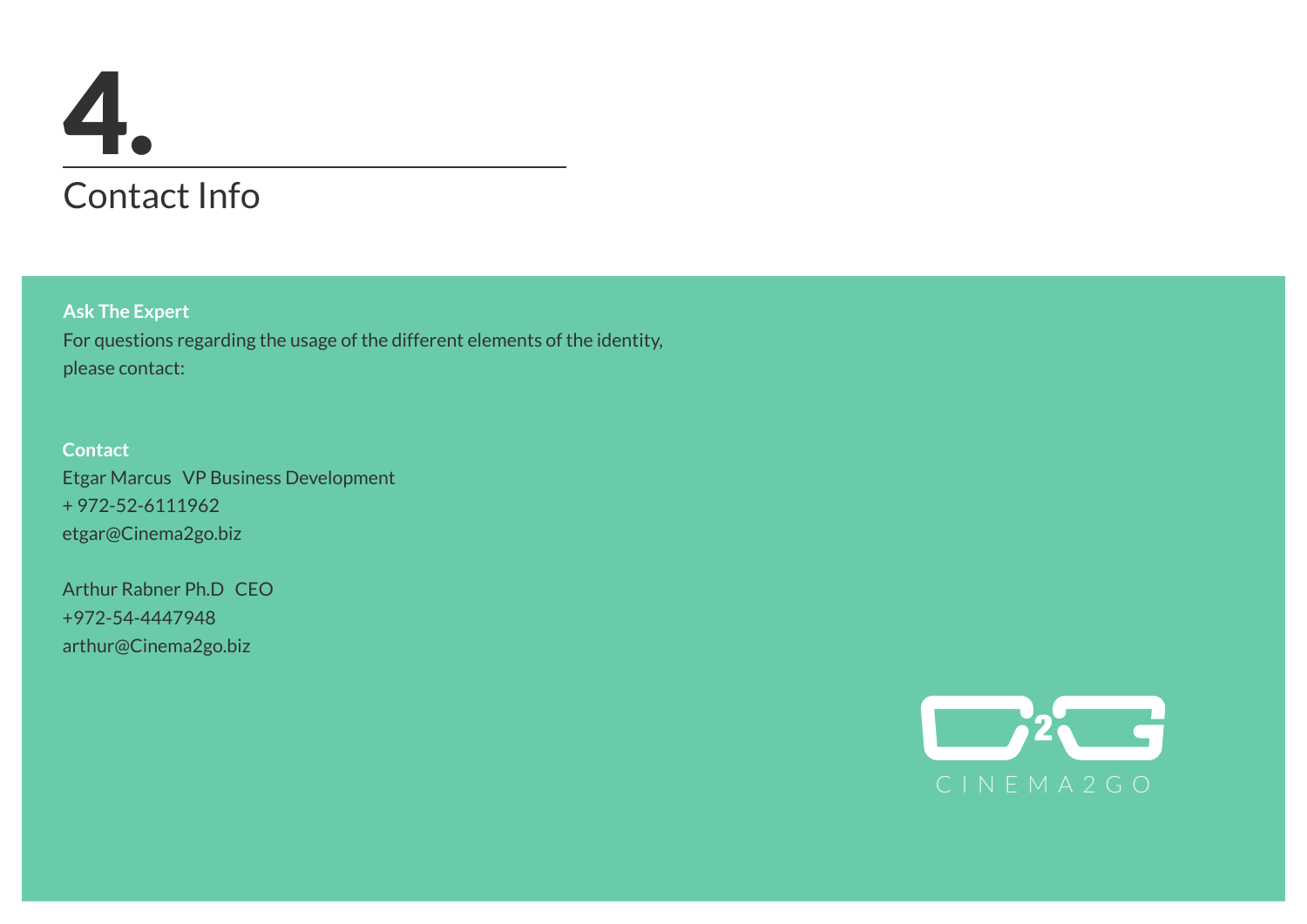Logo